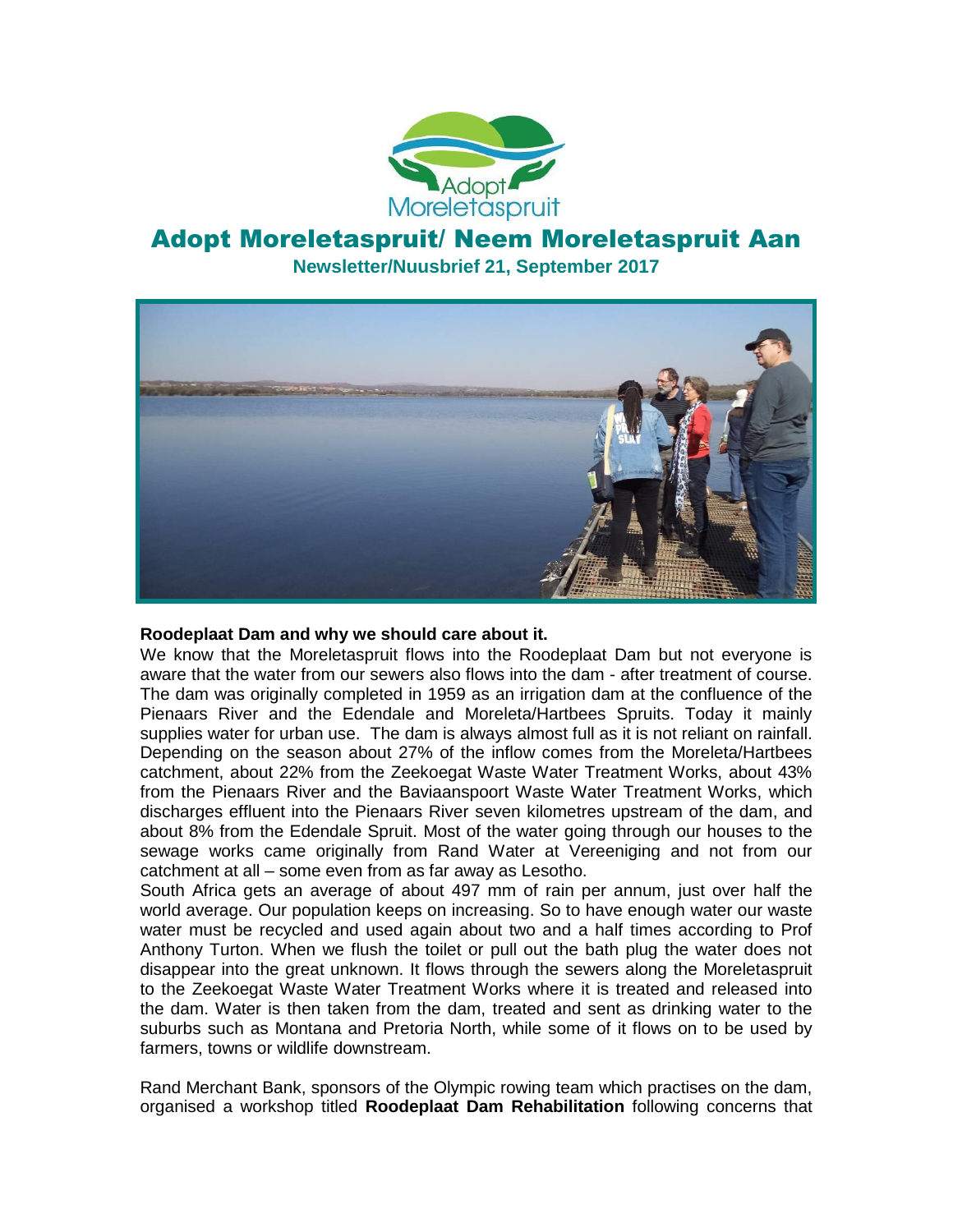the dam is eutrophic because of phosphorus and nitrogen coming from urban storm water runoff and the sewage works. This in turn encourages the growth of algae and water hyacinth. The Baviaanspoort Waste Water Treatment Works is mainly responsible and needs to be upgraded. The other problem is litter from all the suburbs upstream.

#### **Visit to the Zeekoegat Waste Water Treatment Works, the Roodeplaat Dam and the Roodeplaat Water Treatment Works**

Following this workshop some of us visited these sites to gain more information. Many thanks to Jeannie du Plessis for organising and to Dr Mike Silberbauer of DWS Resource Quality Information and Kerneels Esterhuyse of CoT Utility Services Department (all members of our Forum), for facilitating the visit and giving presentations.

**The Zeekoegat Waste Water Treatment Works** was recently upgraded and is currently receiving 65 megalitres of sewage per day though it can handle up to 85 megalitres. Kerneels gave us a presentation and then acting manager, Jannie Frauendorf, took us on a tour. Interestingly the plant is designed to treat sewage of a certain strength, not clean water, so too much dilution (e.g. if storm water gets into the sewers) is not good but neither is too little water. The sewage first passes through three different screens *(below left)* to remove solids such as rags and grit.





The water then remains in the primary settling tank *(above right)* for a few days before being sent to the balancing tank and then to the activated sludge process *(below left).*



This is known as the Bardenpho Process and was developed in South Africa. The water is aerated and micro-organisms suspended in the water act to remove nitrogen, phosphorus and other nutrients biologically. We were told that commercial toilet cleaners interfere with this process by killing the micro-organisms and were advised that it is better to use cider vinegar or white spirit vinegar to clean our toilets. (In fact vinegar and bicarbonate of soda can do most household cleaning jobs in an environmentally friendly way.) From here the

water goes to the secondary settling tank and then before being discharged into the dam the water is disinfected for fecal coli.

Conventional treatment works cannot remove all Emerging Contaminants such as hormones, residues from prescription and other drugs, chemicals from cleaning products, pesticides, herbicides, as well as plastic microbeads, plastic microfibres and microplastics.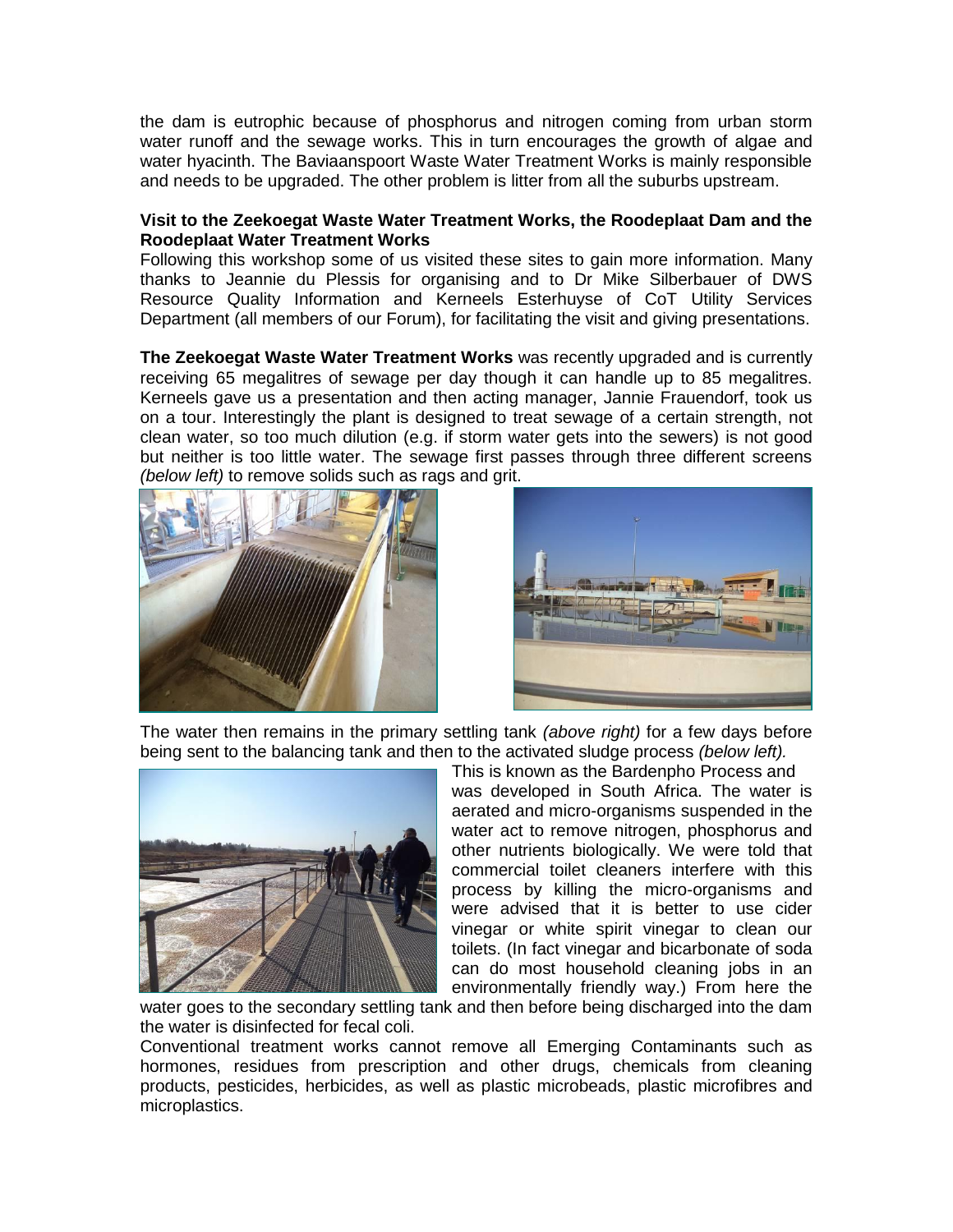**Roodeplaat Dam** looked very clean on the day we visited and there were only a few water hyacinths around the edges. We were privileged to be allowed on to the dam wall which is not open to the public. There we were shown where the water is abstracted to be sent to the Water Treatment Works.





(*Above right)* The AMF team, Louise Kritzinger, Judy Scott-Goldman, Erica Bergman, Peter Teurlings, Carol Martin, Jeannie du Plessis and Mike Silberbauer on the dam wall.



(*Left above*) A pointed rock just downstream of the dam wall photographed from the top of the wall and (*left below)* a painting by Pierneef of what is believed to be the same rock. This was painted long before the dam was built and the artist would have been sitting next to the Pienaars River about 50 metres upstream of where the dam wall is today. Thanks to Mike Silberbauer for the image and information.

At the **Roodeplaat Water Treatment Works** we were met and guided by manager, Lesiba Tema. He showed us where the water from the dam comes into the treatment works (*below left)*, how it is tested at every stage, and from where it is pumped to a reservoir. We needed quite a head for heights for this tour but were impressed with the well-managed state of the facility.



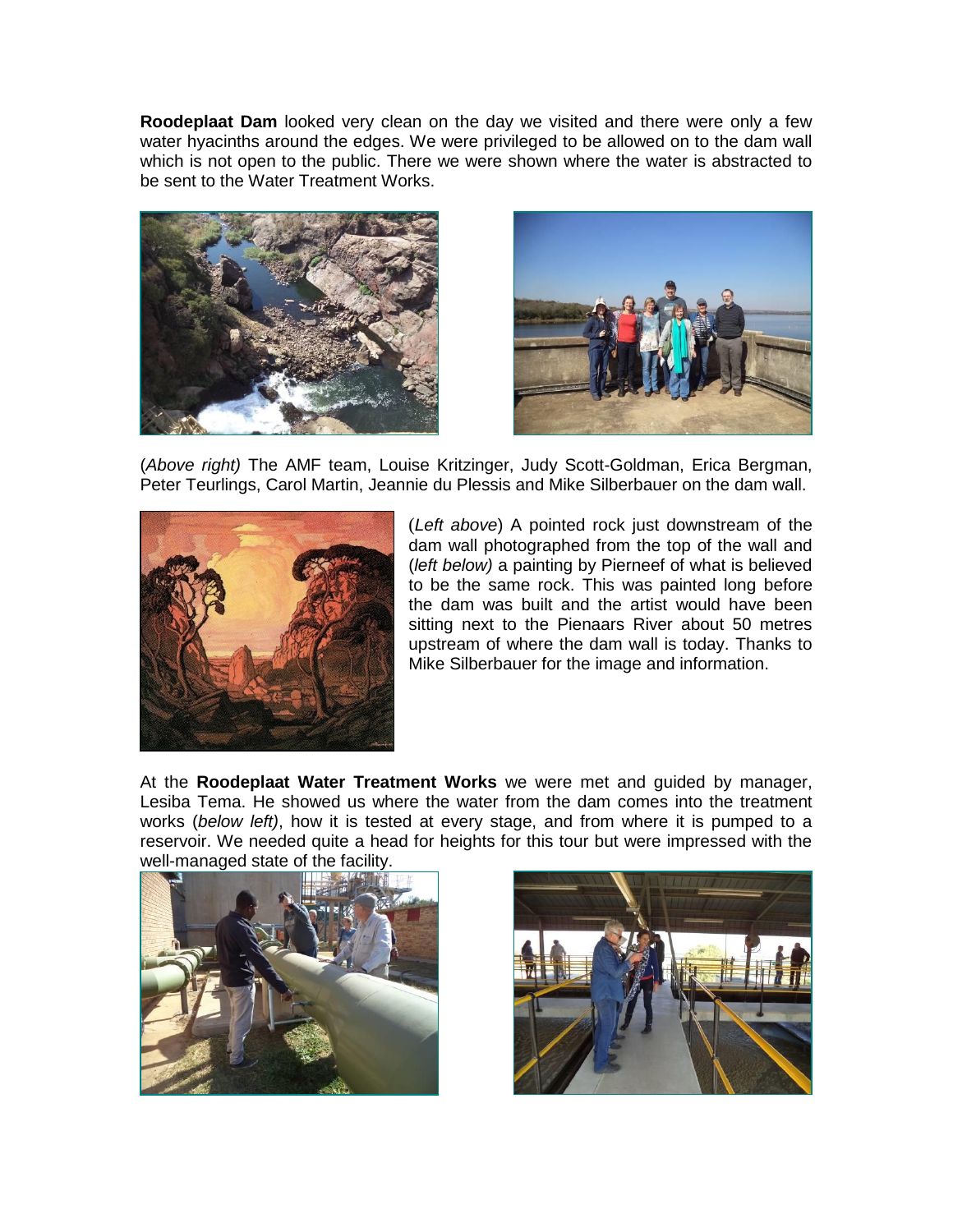### **What can we, the public, do to contribute to the health of our water?**

Treat the water leaving our homes with the same respect that we would like those upstream of us to treat the water which will become our drinking water.

Don't litter. Litter gets into our rivers by wind or storm water.

Use only natural or organic cleaning products, fertilisers and pesticides. Live a healthy lifestyle in order to reduce our need for medications and drugs. Don't pour fats and chemicals down drains. Don't throw any foreign objects into toilets. Avoid plastic. Plastic has contaminated fresh and sea water all over the world. For example, a fleece jacket can shed 250 000 plastic microfibres per wash. Microplastics will stay in the water for 1000 years and are known to contain and absorb toxic chemicals.

### **Important note: An Evening of Free Talks on 12 October**

We will have our annual Evening of Free Talks at the Koinonia Room of the DRC Lynnwood at **18:00 on 12 October** on the relevant subject of the management of waste water. For more information or to book, send an email to anneli.kuhn@gmail.com.

## **Annual Guided Hike along the Moreletaspruit on Saturday 16 September**

About forty enthusiastic hikers walked from Moreletakloof to the Pioneers House. Thanks to Nature Conservation and the team from our Forum for a wonderful morning!









Anneli welcomed the hikers at Moreletakloof where Jeannie and helpers served coffee and rusks (*above left)*, Gunther leading the hikers through Serene Valley in Garsfontein (*above right*), arriving at Murrayfield (*left below*), and having some refreshments provided by Carol and Anneli in the shade at Murrayfield. Some hikers ended their walk here but most walked the full 16 km to the Pioneers House.